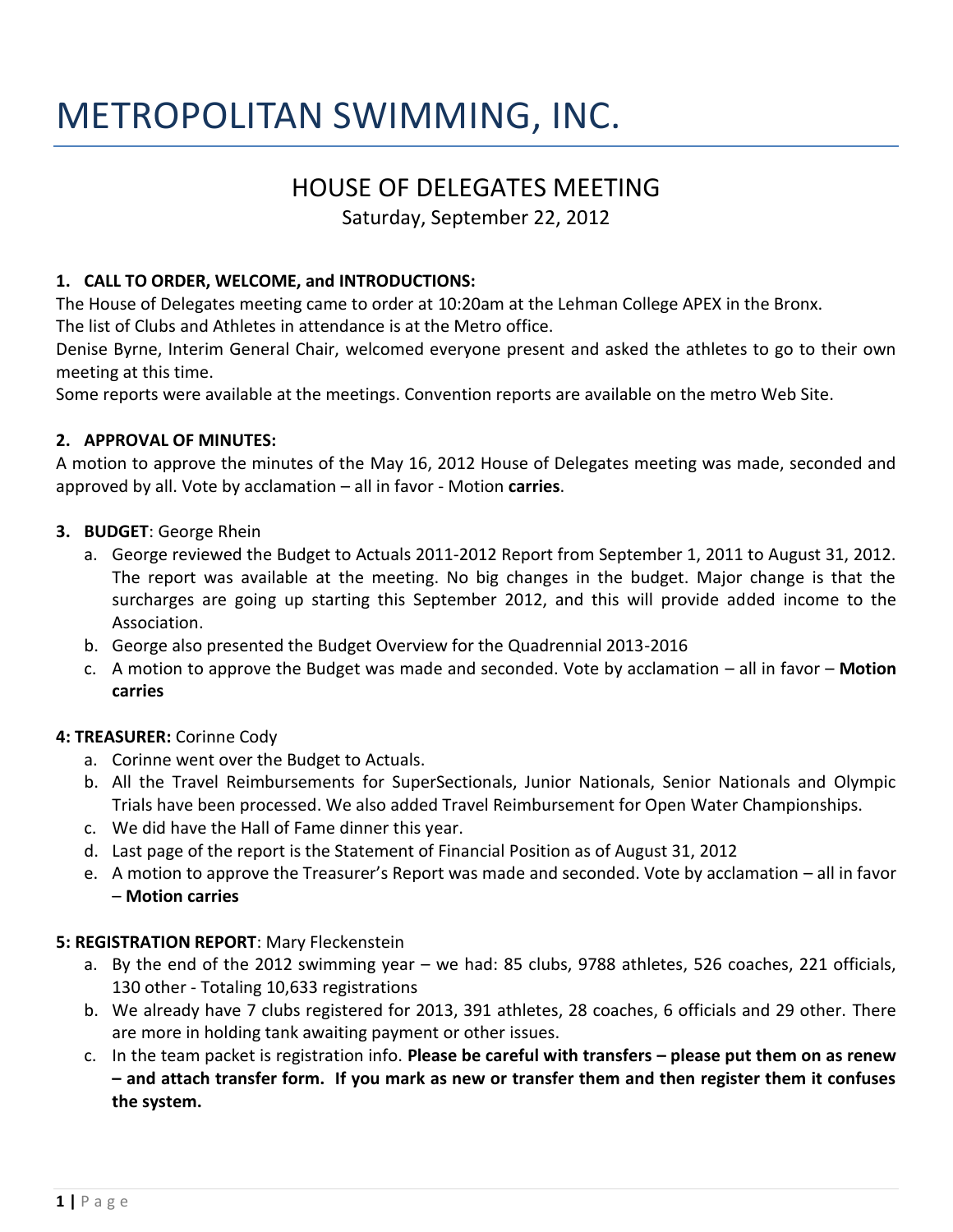- d. Please pay attention to updates on the Metro website about Coaches certification. **Beginning January 1 st – new coaches must take Foundations of Coaching 1 as part of the registration process. Coaches must then take Foundations of Coaching 2 before they can register for the 2nd year!**
- e. **Some coaches are confused about Safety Training for Swim Coaches** you can use your lifeguard certificate as part of the requirement – but you MUST have taken a written portion to fulfill the requirement. So, if you send me a lifeguard cert – I will hold until you take the online Safety Training Course on the USA Swimming web site.
- f. Reminder that NO registrations will be processed without a proper purchase order or payment.
- g. **Please check your swimmers ID #**  if it gets bumped in a recon please fix and notify any meet director that you have sent entries into that the id was wrong – if a name appears on the recon more than once  $-$  you may be fined. ID # is important as this is the only way a swimmer gets credit for times in the SWIMS database.
- h. Beginning January 1, 2013, all Meet Announcements and Requirements for Approval of competition shall include the following statement: "*Except where venue facilities require otherwise, changing into or out of swimsuits other than in locker rooms or other designated areas is not appropriate*  and is strongly discouraged." The host club and/or Metro may change the last two words in this statement to "prohibited."
- i. **Background Check updated info**: The cost for the background check for new Coaches and new nonathlete members is \$39. The cost for renewing a Level 1 and Level 2 background check will be \$19. There will be a new link created on USA-Swimming web site for renewing background checks. So, please wait to renew until this change has been made (by January), as refunds will not be issued.
- j. Clubs that hire new coaches must check and sign the **Pre-Employment Screening** box on the 2013 Club Application Form. Failure to check this box and sign the statement will result in the Club application being rejected.

# **6: ELECTION OF GENERAL CHAIR:** Bob Vializ

Marc Danin, who was elected General Chair at the May 2012 HOD, resigned as of September 15, 2012. Denise Byrne, Administrative Vice Chair, has been acting as interim General Chair. Three candidates volunteered to run for the position of General Chair: *Ray Willie*, *Nelson Gonzalez*, and *John McIlhargy*. Bob Vializ asked if there were any nominations from the floor. Seeing that there were none, a motion to close the nominations was made, seconded and approved by all. **Motion carries**. Each candidate introduced themselves to the House.

- $\checkmark$  Vote by orange ballot took place: no clean majority Runoff needed between Nelson Gonzalez and John McIlhargy. They both spoke again to all members still in attendance.
- $\checkmark$  Vote by green ballot took place: this new vote resulted in an exact tie between the 2 candidates.
- Vote by orange ballot took place: **Congratulations to John McIlhargy**, Metro new General Chair. John thanked the members in attendance and asked the Board Members to stay on after this meeting for a brief meeting.

A motion was made and seconded for the secretary to destroy the ballots. All in favor. **Motion carries**.

# **7: OLD BUSINESS:**

We are still looking for Metro members to volunteer to for each committee. Twenty percent of each committee must be athletes. A signup sheet was available at the meeting (members may also an email the chair of each committee to signup). We are looking at different ways to meet including through conference calls meetings. List of committee members will be available on the metro Website as soon as possible.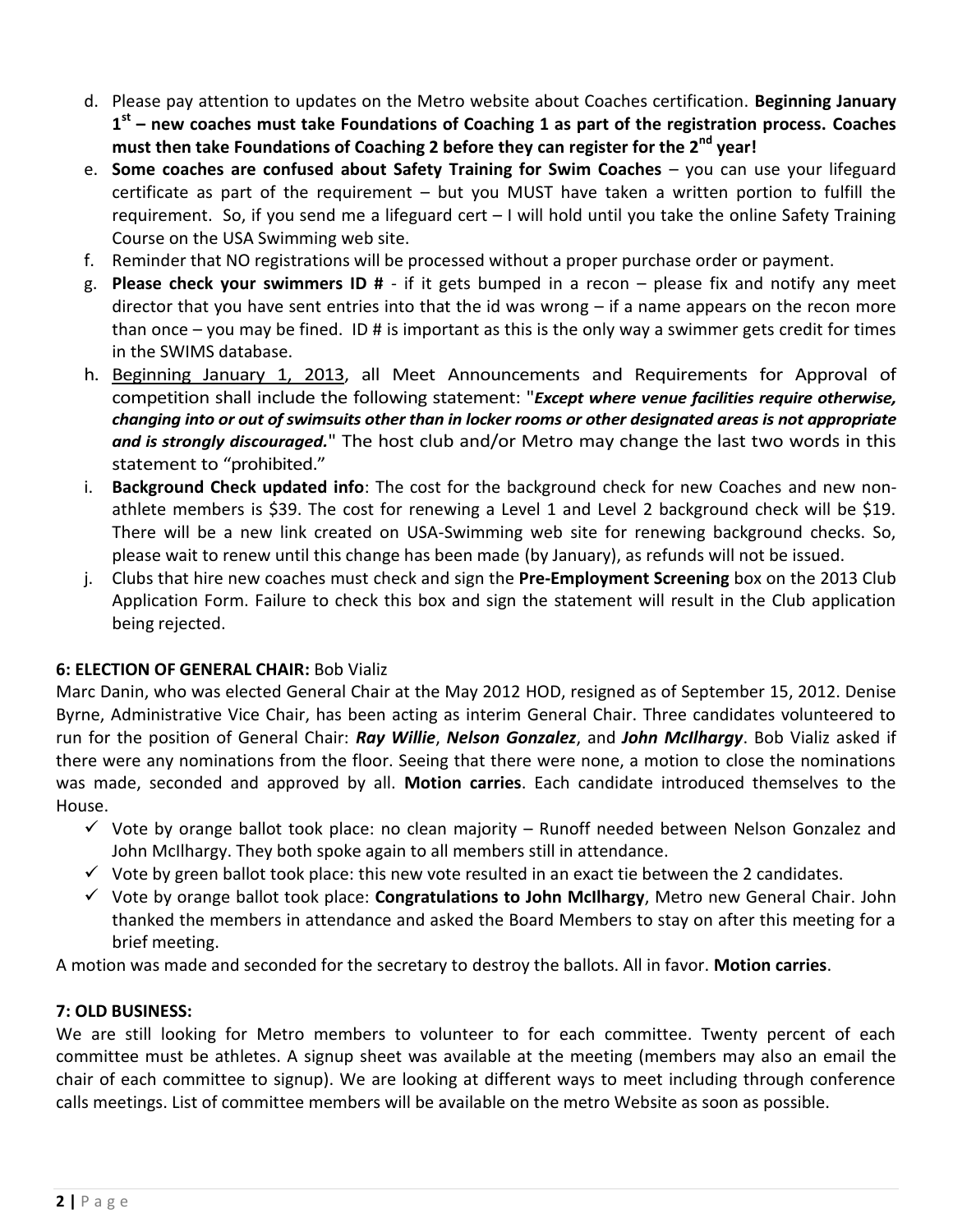#### **8: NEW BUSINESS**

*A.* Dave Ferris made a motion to amend the **Policy & Procedures Manual Article 311.2**.

*311.2 The following shall be submitted to the Administrative Chair within 14 days 60 days after each meet: a. heat sheet, b. psych sheets, c. meet results, d. the post competition report, e. the income and expense report, and f. a check for the meet surcharges. Host teams are exempt from paying surcharges on entries for their own swimmers in a non-invitational meet.* 

Dave Ferris amended his original motion, that reports be submitted to the Administrative Vice Chair within **30 days** of the meet during the short course season (September to April), and by **August 15th or 30 days**, whichever is later - for the long course season (May to August).

The motion was seconded. Discussion. Vote by acclamation. All in favor. **Motion carries**.

- B. Dave Ferris made a motion that this change be effective retroactively as of May  $1<sup>st</sup>$ , 2012. Dave's motion was seconded. Discussion followed. Vote by acclamation took place. Seven opposed. The rest of those in attendance were in favor. **Motion carries**.
- C. Dave Ferris proposed that the Finance Committee budget for all Metro members, which are members of National Committee, to attend the USA Swimming National Convention each year (Chairs of National Committees are already included). All members of National Committees that attend Convention would be required to provide a written report of their meetings in order to receive Travel Reimbursement. Motion was seconded and approved by all. **Motion carries**.
- D. Kerri Balbino (CFJV) made a proposal to require meet hosts to let visiting teams know right away (or at least within a week of sending their entries) if they are closed out of a meet. Too many Metro meets closed very fast. Dave Ellinghaus said that the meet info should clearly state the procedures of cutting teams and whether the host team will or will not accept updates from teams. When the session's timeline is met, hosts should no longer accept entries. Kerri made a motion to change the rule of letting teams know if they are closed out of a meet, from one week prior to the meet, to a week after a visiting team sends their entries. Discussion followed. David Ellinghaus said that meet hosts should use common courtesy and let visiting teams know if they are cut as soon as possible. He made a motion to table this subject and that the correct course of action should be to send this proposal to a committee formed through the Coaches Rep to bring different entities together to discuss this and present it at the next HOD meeting. Motion was seconded and approved by all. **Motion Tabled** until January 2013.
- E. George Rhein: Metropolitan Swimming is in the process of obtaining quotes for health insurance for Metro coaches as an association. If we have 50 or more individuals interested, we can take advantage of preferred rates. We ask each team to poll their coaches and forward the names, dates of birth and type of coverage interested in (single or family) by October 31. Please send info to George Rhein at [grheincpa@aol.com](mailto:grheincpa@aol.com) or call (631) 793-5881 for more info.
- F. Denise Byrne: Each LSC and each club will be required, by January 1, 2013, to set their own policy on Anti-bullying and Claims. Example of policy will be available on the USA Swimming Web site.
- G. Greg Kincheloe (NYAC) requested a waiver for one of his swimmers to receive the Olympic Trials Travel Reimbursement Stipend even though the swimmer did not attend 5 Metro meets. Greg said that the OT Stipend was posted in early June and there were not enough meets available. Greg was asked to send this to the board for review.

#### **9: ATHLETES REPORT:** Nicole Papsco

- A. The athletes met and discussed all the topics that were presented at Convention: Eastern Zone meeting, Deck Pass, Nutrition, Rules and Regulations (deck changing), Safe Sport, Make A Splash, Bullying, etc.
- B. Athletes signed up to different committees.